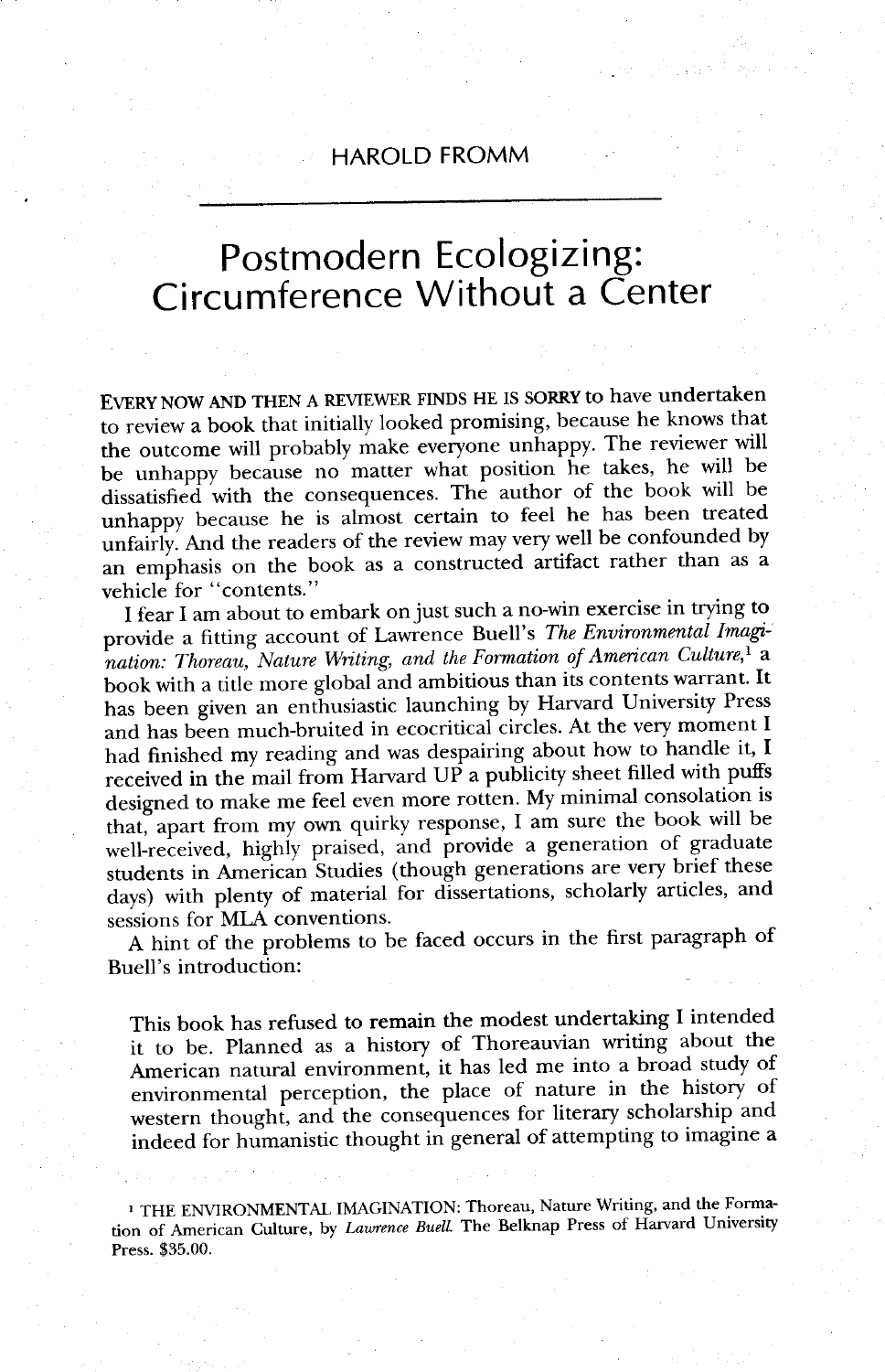more "ecocentric" way of being. I found that I could not discuss green writing without relating it to green thinking and green reading.

Having just read the book, I am forced to admit that I don't recall most of these immense aims being realized in any substantial way, though the subjects are more or less taken up at one point or another. The result, says Buell, "is an exploratory work with several foci rather than one," and that may be a large part of the problem. Buell attemprs to rationalize this by saying, "The combination of broad sweep and cranky hyperfocus  $[on]$  Thoreau] of which I have forewarned is, I think, in keeping with the nature of environmental representation, which is at least faintly present in most texts but salient in few." Whether "environmental representation" has a "nature" and whether this is it are open questions, but the book still seems unfocused and even its key terms, like "environment" and "ecological," remain somewhat cloudy (quite apart from the fuzzy syntax of the sentence itself). When I turned the final page, I was left with the sense of a very learned ramble rather than "a broad study." Had the book's title and contents adhered to Buell's original plan, something like "Thoreau and Nature Writing in Nineteenth-Century America," the reader's expectations would likely have been more helpfully confined because that is where the major emphasis appears to be.

Before I report on a few of the book's strengths, I would prefer to address other matters. Buell, a professor of English at Harvard, is probably one of the most learned of the Americanists now dominating the academic scene. His reading and interests, well represented by 137 pages of densely bibliographical notes (roughly one quarter of the book) , are not merely impressive, they are stunning. His acquaintance with world literature, the other arts, philosophy, history, and criticism is matched by the remarkable depth of his knowledge of American literary (and non-literary) culture. Not only has he read the obscurest of American texts, "ancient" and modern, but his retention of their minute particularity is daunting. His prose is unusually allusive, echoing other writers on every page, and his acquaintance with contemporary culture—from high to pop—is up-to-the-minute. He is so on top of just about everything that, perverse as it may seem, his mastery of the current moment of the flux of western culture served for me as a memento mori, a precarious virtuoso athletic feat that called to mind the king of the woods—doomed to be displaced by a younger and stronger hero—that Frazer had so much to say about in The Golden Bough, a myth of transience, mortality, and eternal recurrence. The very brilliance of Buell's juggling act, his lifelong workaholism combined with a supersubtle sensibility and powerful intelligence, left me not only awed but somewhat depressed insofar as they bespoke both the desiderata and the futility of what nowadays constitutes an ideal academic career. In the back of my head I kept hearing Yeats's lines, "Everything that man esteems / Endures a moment or a day." To this, of course, one might

=

,\$\$ .;.r : +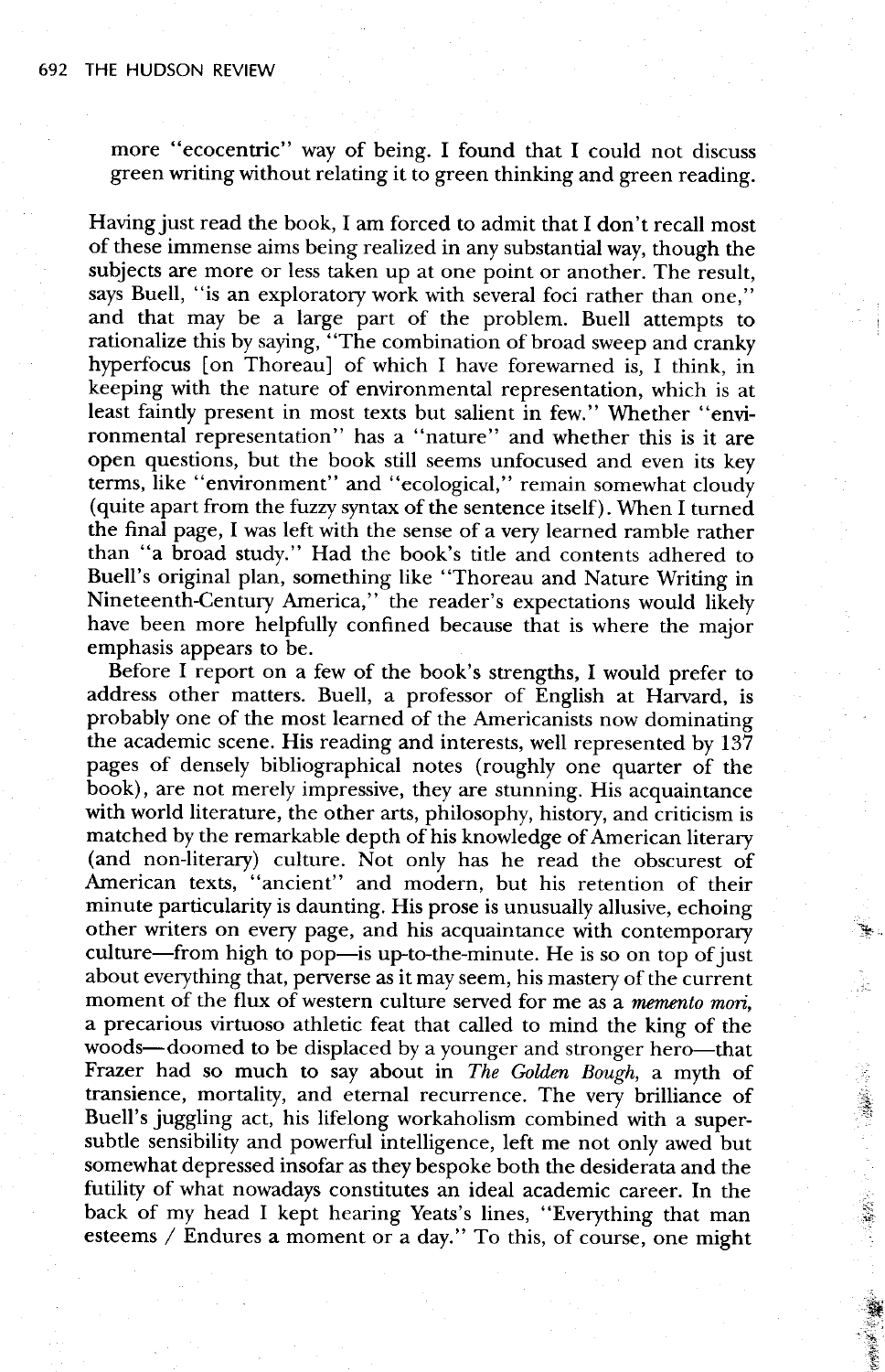reply, "So what?" Should the temporariness and impermanence of things preclude superhuman effort? Is the fact of mortality an argument for mediocrity? But things are more complicated than that.

Not only is Buell gifted with a magisterial intellect-calling to mind such polymaths as Harold Bloom and George Steiner-but he has an excellence of judgment and a scrupulous, rare sort of sanity and self-awareness far beyond the level of today's bemused race of frequently screwball academics. I don't recall him ever being taken in by anything nonsensical or merely trendy, nor is he conned by phony pieties, even when they are ecological. When he is sympathetic to politically correct shibboleths (and he generally is), he is still likely to express some reservation, some sense of balance, some residue of doubt. He is an intellectual, then, for whom I can personally acknowledge a great deal of respect.

If that's the case, then why all this twitching and dancing? Just what is my problem with The Environmental Imagination? I think my allusion to Harold Bloom and George Steiner could offer some assistance here (and I might as well throw in Camille Paglia for good measure, since I treated her at length only recently in these pages). What differentiates these three polymath thinkers so sharply from Buell is that to one degree or another they're all a bit crazy. Their emotional, powerful, intemperate, intrepid, sometimes screws-loose writings are the products of overwhelming visions, idées fixes, strong moral convictions, sweeping prose styles, and imperial selves that make them appear to have some inner, profound, subterraneous connection with the universe that the rest of us wimpy mortals lack, however wrong-headed and ridiculous they all at times can be. The things they have to say alter our consciousness willy-nilly, even if we disagree with them and feel they've gone off the deep end. Yet at the same time, while I would be very amenable to following Buell's lead on most of the subjects he addresses, I would be quite wary of much that Bloom, Steiner, or Paglia had to say in the context of the everyday world. In sum, what I appear to be saying is that a certain madness (or "inspiration," if you prefer) is required to write a great book and that Buell is a virtuoso of sanity. Bloom, Steiner, and Paglia recognize that you can't make your sun stand still, so you've got to make him run. Buell is still hopeful that mortality can be outwitted by sheer effort, by piling Pelion upon Ossa, by carrying yet another coal to Newcastle.

Buell has one insight after another into the texts and writers he discusses, but he is like a metaphysician peeling off layer after layer of reality, ignoring the intimation that there are infinite layers for the peeling. (He is postmodern through and through. The religious call it "living without God," and it's bad. The Derrideans call it "living without a Center," and for them it's the only thing available.) If there are infinite layers, however, why take any layer in particular too seriously? A miss in this discourse is as good as a mile, if myriad layers still remain. It's the old story of the spider vs. the bee: the pragmatic bee sucks nectar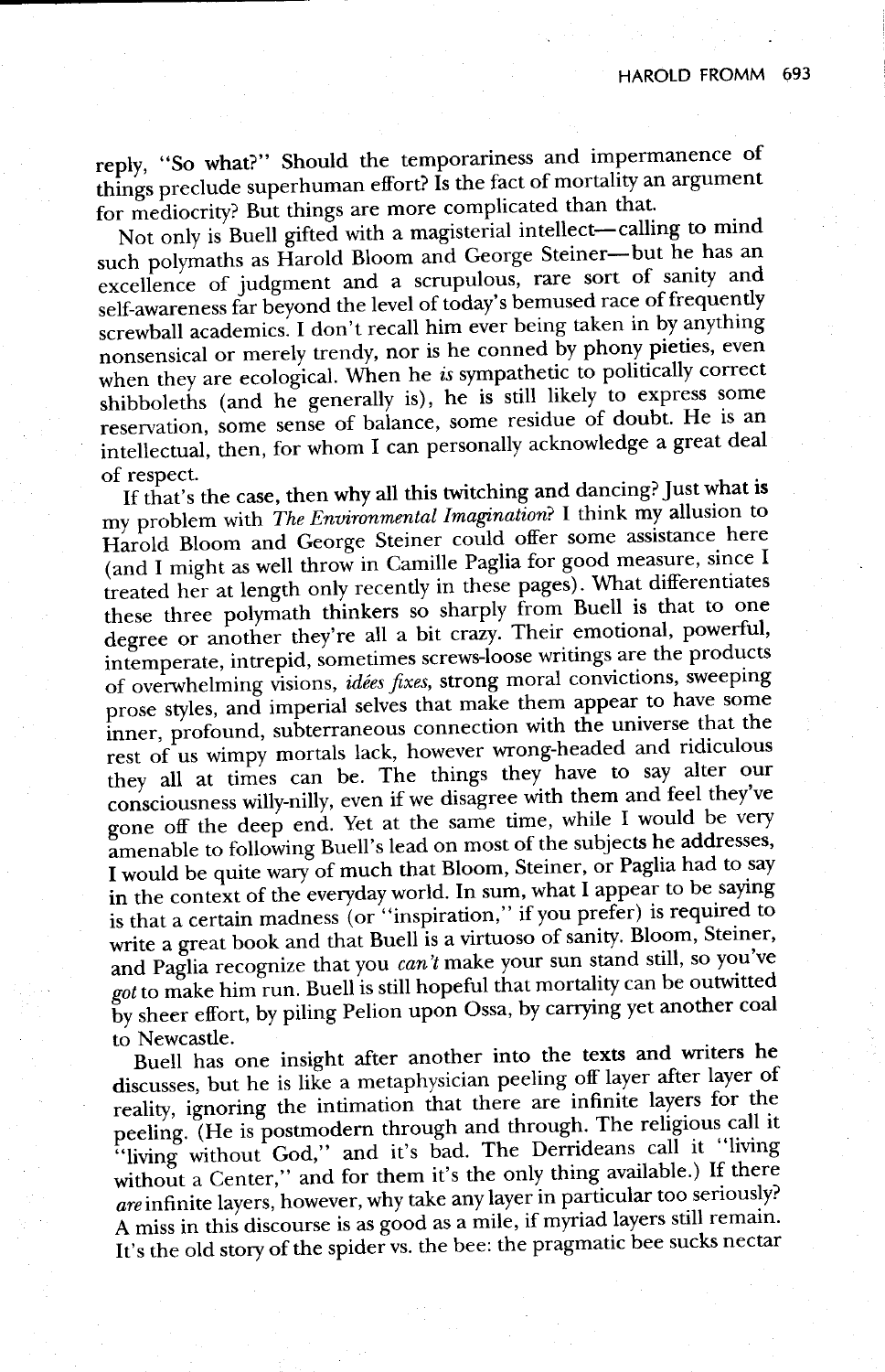from large numbers of flowers-and if he sucked nectar from just one more flower, the final honey would have a slightly different-and maybe better-taste. The spider, on the other hand, spins from his own substance (so to speak, since the substance ultimately derives from the earth). His effect is a sort of inspirational *ipse dixit*. The irresolvable dilemma, then, is that clear-sightedness can always in theory see more (thereby weakening what it does see), whereas passionate conviction and vision are always at risk of being merely demented (see Bloom, Steiner, Paglia). Buell strikes me as obsessed with the notion of being unassailable: he reviews every possibility that occurs to him, avoids rashness, balances one extreme against the other. He knows that the academy is a snake pit and he has developed eyes all over his body to avoid sneak attacks that might accuse him of anything less than omniscience and "correctness." But as an author Buell is too self-aware for his own good. He's a victim of his own cautious intelligence: he is so balanced and sane that he has sometimes balanced his thoughts right out of existence. Useful thinking requires exclusion, emphasis, preferences, commitment, willingness to risk error, because the All is indistinguishable from the Nothing. Though I am far from preferring off-the-wall maniacs to wise and deliberate sages, I feel that a book that has set its sights on capturing in some way the ecological imagination (whatever that may be) will need more than unassailable scholarly acuity and good sense to accomplish its goals. For even unassailability is assailable. Everything is assailable if you can't make your sun stand still.

Buell's book is not helped by the fact that four of its chapters, in whole or part, are derived from pre-existing essays and previously delivered papers that have been worked and reworked, while the remainder seemingly have not. The quality of the book's writing ranges from absolutelywretched ("This advantage the analogies of minute realism as grotesque and of ecocentrism as a code of manners underscore in different ways by calling attention to the status of nature-responsiveness as a kind of culture, or rather counterculture, that one must pursue in resistance to the intractable homocentrism in terms of which one's psychological and social worlds are always to some degree mapped") to decently serviceable (with brilliant flashes) and these disparities have more than an accidental relation to the provenance of the chapters. The more they have been worked over, the better they are. Though there are a few very good chapters, "The Thoreauvian Pilgrimage" (one of the pre-existing essays) being among the best, there are none I would call "inspired" in the sense that I discuss above. Some of the chapters, such as the one on "place," are almost unreadably dead. This is not because Buell writes the current self-parodying academic jargon (though he uses some of its key terms—and he has no trouble producing his own sesquipedalianisms and tortured syntax) but because the poorest chapters still need more rewriting and revising, or perhaps more rethinking and conviction instead of endless qualification. The book as a whole reads like a loosely thematic collection of essays rather than a treatise on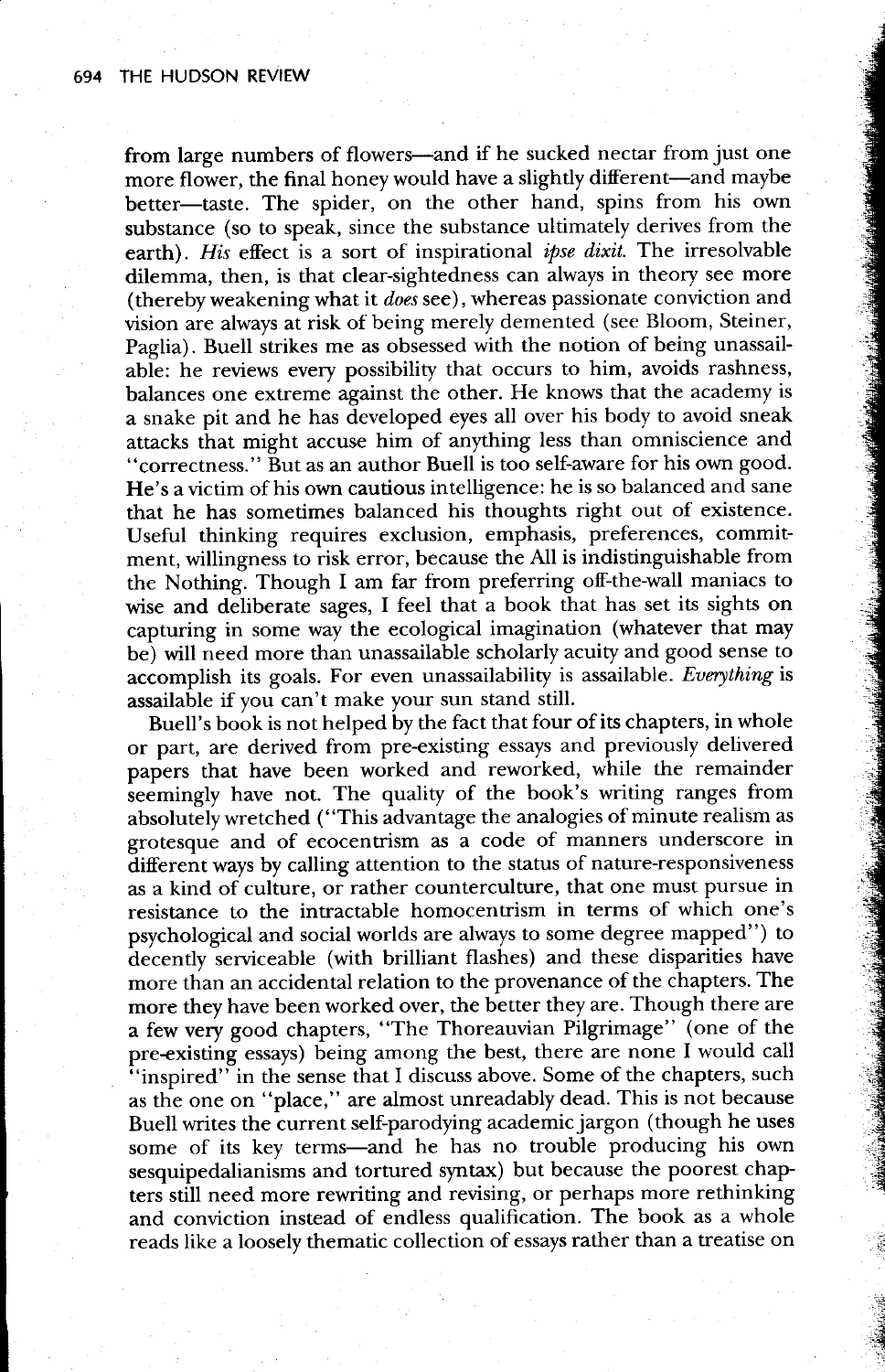the "environmental imagination," and it more or less just stops when it runs out of gas. The reader is never carried along by an irresistible flow. Of course one does not expect much artistry in a routine scholarly book-one is grateful for mere readability. But this purports to be more than a routine scholarly book—and while it is more than routine, it fails as a "book." Finally, despite his thanks to Harvard Press, they have done him little service: the book is full of typos, including the worst kind: those that form legitimate words that often make some sense (e.g.: "shippage" for "slippage"); and the copy-editing is substandard.

Buell's introductory chapter laments the abstract quality of popular environmentalism, its disconnection from everyday life, and proposes that literary works have the power to make this connection in a primal, emotional way. He notes that American Studies, unfortunately, has paid relatively little attention to environmental writing. He laments recent literary theory's disconnecting of the text, the author, and the world, turning them all into ghostly phantasms having little relation to our experience of reality. He would like, in some way, to restore the author as a flesh and blood maker of his text and he goes as far as he can along this line without making himself contemptible in the eyes of his more trend-driven colleagues. "Must literature always lead us away from the physical world, never back to it?" This is certainly a worthy question, especially for the chess game of academic literary studies.

The introduction proceeds by examining American writing as a race-gender-class-produced thing that "otherizes" nature but, again, never going as far (to use Buell's words) as "a more radical critic" might go (though it's far enough for me). Charybdis and Scylla are Buell's constant companions: "It is no easy matter to extricate oneself from these biases, to arrive at a more ecocentric state of thinking than western culture now sustains, without falling into other biases like environmental racism."

The chapters on American pastoralism rehearse the familiar duality of the earth as nurturing mother and victim of technological rapacity, a symbol of resistance to culture as well as a model for it. The European colonizing settlers of North America thought admiringly and wrote appreciatively of the new world as a vast unspoiled pastoral wilderness that they nonetheless did not hesitate to despoil by transforming it from nature into culture. But Buell wants to see pastoral ideology as "a bridge, crude but serviceable, from anthropocentric to more specifically ecocentric concerns." He traces the evolution of pastoral ecology from Bartram's travels in the eighteenth century to Edward Abbey's Utah excursions (in *Desert Solitaire*) in the twentieth, with glances at the different points of view to be found in Native American writers. In the course of doing this he provides some keen attentions to a number of contemporaries such as Abbey, Leslie Marmon Silko, and Annie Dillard and their precursors, like Mary Austin. His hope is that pastoral vision—that is, *seeing* the earth—can be transformed from a mode of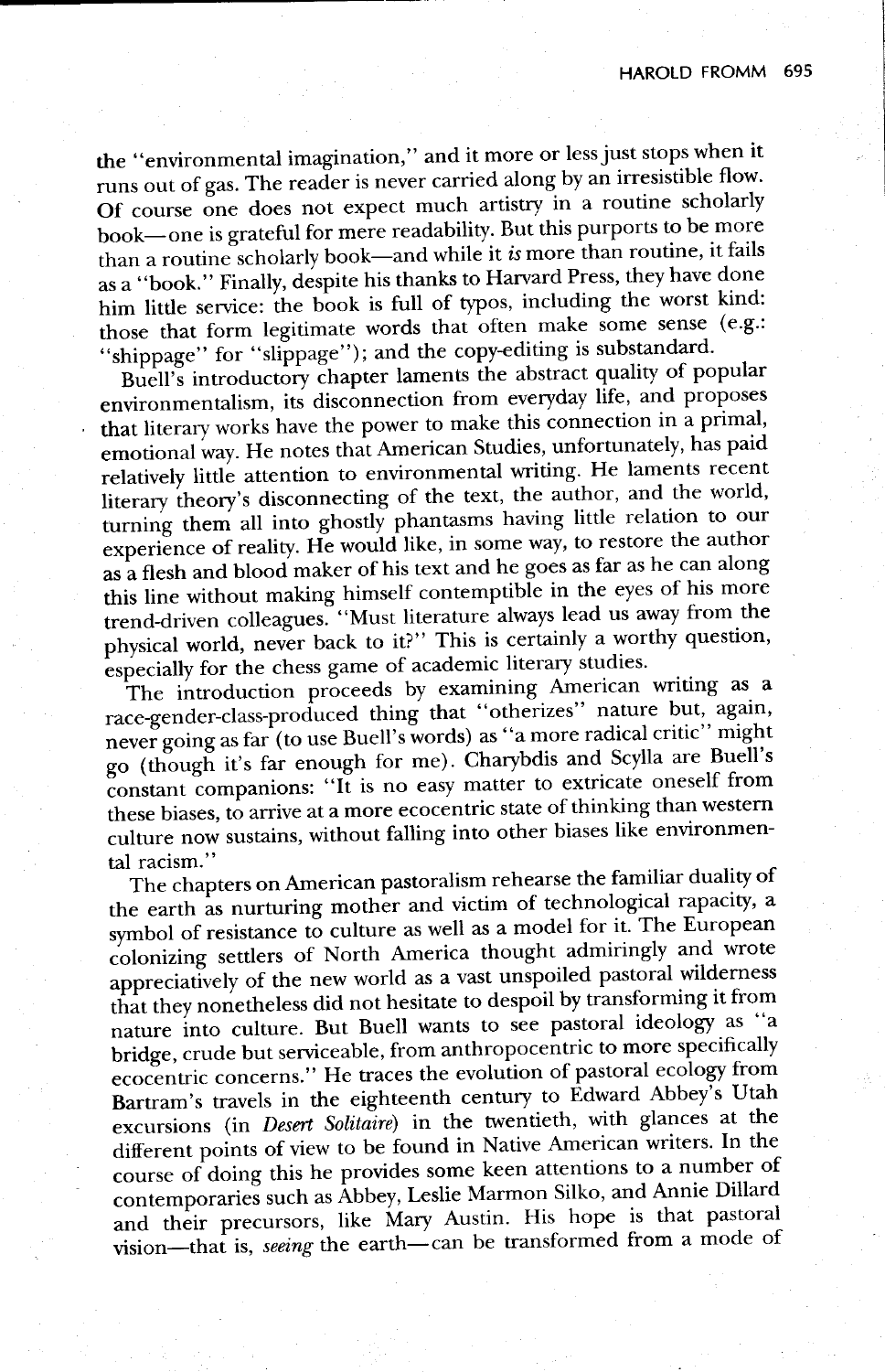domination and exploitation to one of green receptivity and ecocentrism.

The recurring uneasiness that Buell feels about literary theory's disjunction between text and world, which he regards as antienvironmental in effect, issues in a desire to restore validity to the ordinary layman's immediate and unself-conscious response to literary works as representations of reality. The solace derived from nature and nature-writing by educated readers and writers such as Wordsworth and Mill is now *infra dig* in academic circles. But Buell does not believe that fictions like Cooper's *Deerslayer* and Faulkner's "Bear" are nothing more than formal or symbolic textual patterns produced in order to be shuffled around in articles and conference papers. What academics would call "naive" responses are still the ones experienced by common readers (a dwindling breed) who read for pleasure rather than professional advancement. (A recent review of a new biography of Steinbeck tells me that The Grapes of Wrath continues to sell fifty thousand copies a year. Somebody is apparently still reading "for the plot," but it's not Fredric Jameson.) The discrediting of realism thus exerts a pressure to produce non-ecological readings of even avowedly nature-oriented writing. Buell, of course, is quick to add that he "does not deny that they can profitably be so read," but having made this nod toward academic correctness, he manages-as much as he ever does-to hold his somewhat tentative ground in this matter for the rest of the book. Or as he puts it so characteristically, one needs to "reimagine textual representations as having a dual accountability to matter and to discursive mentation." The rest of this chapter (on "Representing the Environment") becomes increasingly casuistical as it tries to sort out the claims of realism and anti-realism, fact and fiction. "Without denying that aesthetic realism can validly be characterized from one perspective as a way station on the path toward total technological control over reality, from another vantage point it signifies precisely the opposite." The returns diminish rapidly.

In a chapter on "The Aesthetics of Relinquishment" Buell looks at the sacrifice of material goods and the sacrifice of the self in the interests of nature, with emphasis on Thoreau, Robinson Crusoe, Wendell Berry, Leopold's Sand County Almanac, and others. Here as throughout, there are penetrating *obiter dicta* and flashes of light, but even with all his resources Buell is unable to take wing, remaining earthbound in a way he doesn't intend: "What distinguishes Walden and other epics of voluntary simplicity from most traditional narrative plots, including that of Robinson Crusoe, is that the arrangement of its environmental furniture into linear corridors through which the protagonist strides becomes Iess important than what Thoreau suggestively calls deliberateness: the intensely pondered contemplation of characteristic images and events and gestures that take on a magical resonance beyond their normal importance now that the conditions of life have been simplified and the protagonist freed to appreciate how much more matters than

{.

 $\bullet$ 

; :1.: 'r  $\ddot{\phantom{0}}$  $\sim$ .!e e

> **\$ 1999** ::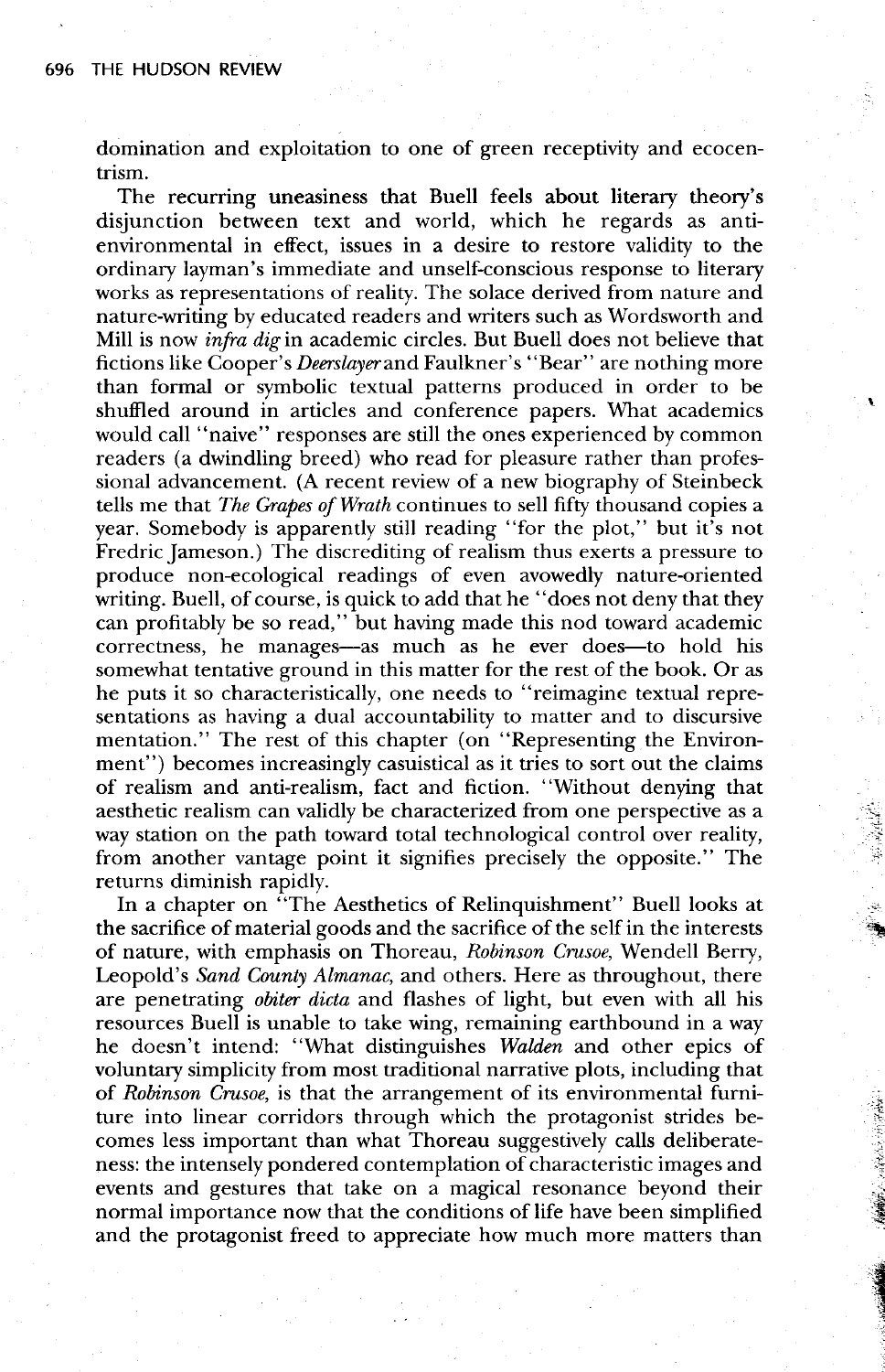what normally seems to matter." This awkward prose is the down side of an overstocked mind that struggles throughout to rise to a level of truly useful generalization, but because everything is equally true and untrue, the reader is crushed by plausible/implausible, mutually cancelling ideas.

with four dedicated chapters and a substantial appendix-essay as well as numerous passimreferences, by far the greatest number of pages and the most sustained attention of this book are given to Thoreau, confirming the avowed genesis of the project before it was ill-advisedly pumped up into "the environmental imagination." Buell's expertise on Thoreau is beyond question: with artful deployment of the materials in these chapters (which are generally the best ones in the book), a notable study could very well have been produced. Here, however, it seems to me that there is too much Thoreau for the textual environment into which he has been transplanted from Buell's earlier writings (with frequent additional recircling back to Walden). We are told, in the present context of a presumably general argument about environmental writing, a good deal more about Thoreau than many readers will want to know. This excess-through which Thoreau gets qualified almost out of existence-reinforces the pattern already established of too many specificities (which cancel each other out) and insufficient memorable generalization.

what we learn is that Thoreau became increasingly sensitized to nature for its own sake as he grew older but retained "the need to organize his obsenations into aesthetic patterns" (i.e., he was an artist first). His writing reveals a number of ecological "projects" (to use Bueil's word), including pastoralism, religio-centric inquest into the relation of the narural to the spiritual, a pursuit of frugality and sustainable agriculture (in the face of the beginnings of agribusiness), and an interest in natural history. In these projects, Buell sees a movement from anthropocentrism toward biocentrism. But in his usual manner, he warns us against too much fetishizing of Thoreau as ecologist. Addressing Thoreau directly, he remarks: "You were groping toward an ecological vision vou never grasped; your environmentalism was fitful, vour biocentrism half-baked. Fine. We mustn't succumb to mindless hero-worship. . . . But neither is it productive to 'demystify' Thoreau and leave it at that."

The chapter that seemed ro me perhaps the best in the book was produced from materials Buell had reused and revised a number of times, ending up here as "The Thoreauvian Pilgrimage." We get a solid historical account of the pilgrimages by famous (e.g., John Muir) and not so famous people to Concord and Walden Pond and insights into Thoreau's canonization as a culture hero. which was not nearly so much a straight trajectory as a sequence of ups and downs, ins and outs. This is again taken up and developed further in the following chapter, a quite detailed account of the publishing history of Thoreau's works, their editions, sales figures, influence on other writers, and finally the ways in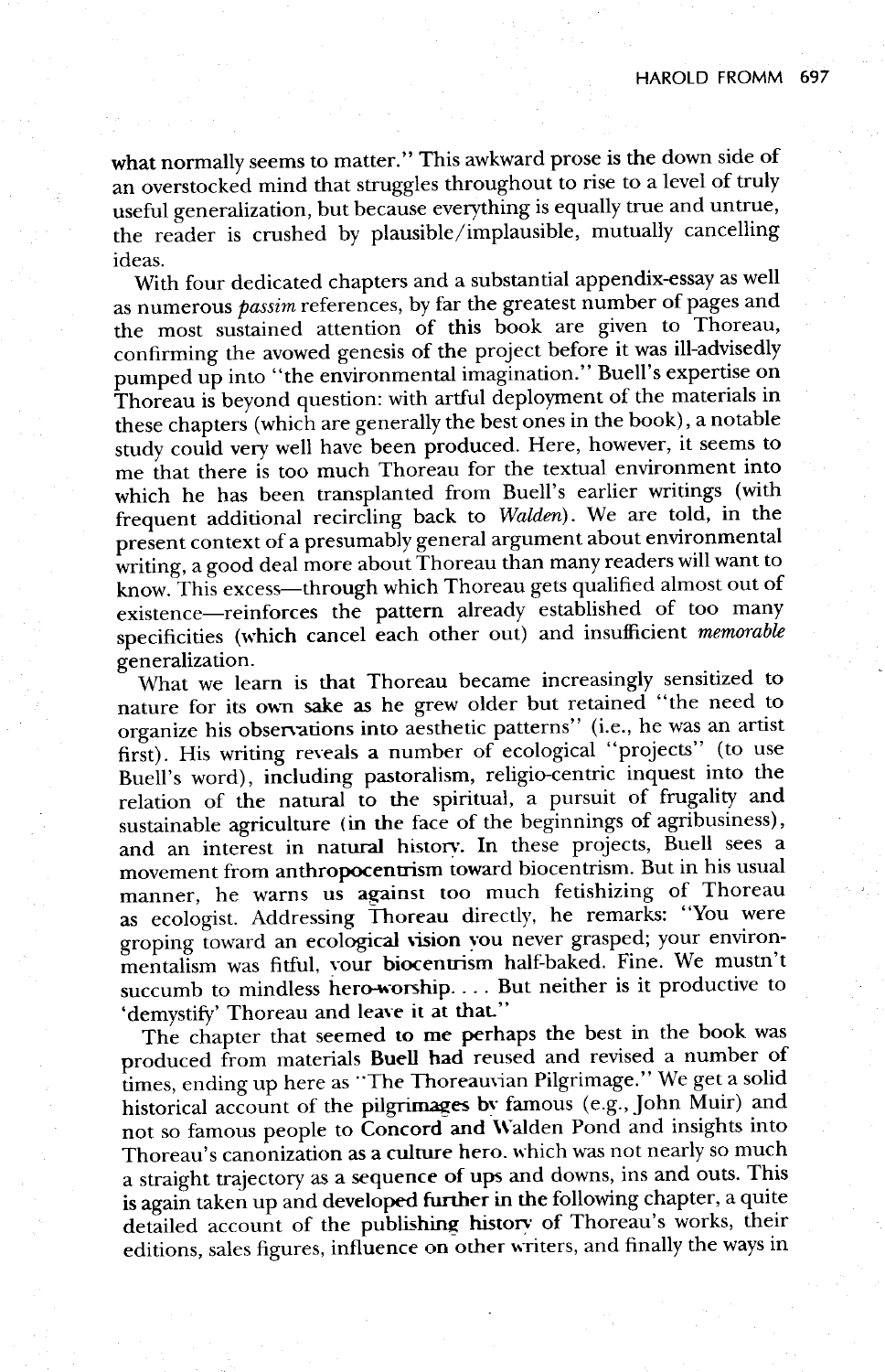which Thoreau has been made to serve as a motive force in the green ecology of our  $fn$  de siècle environmentalism. With lots of factual (as opposed to critical and hermeneutical) information at his disposal, Buell writes more gracefully and has less opportunity to indulge his Hamlet complex (i.e., since Thoreau's books were actually published in actual years, it is not equally true that they were *not* published in those same years). In all these treatments, Buell is at pains to respect the popular mind even as it distorts and exploits larger-than-life cultural icons. In this, he is refreshingly appreciative of the fact that most readers have been "common" readers and most people are not academic philosophers or literary theorists. (It probably should go without sayrng that he regards canonizations as both self-serving manipulations and relatively disinterested idealizations.) He therefore stresses a fact that post-deconstructive theoreticians play down or even reject: culture heroes are not just "texts" but actual flesh and blood people and their reputations are as much the result of active mythmaking about them personally as interpretations of their writings. And when Buell explicitly observes "that art is always laboriously produced by real people," I found myself writing "WOW!" in the margin. After years of academic theory-spinning, a return to the disparaged vulgar world of "common sense" can seem pretty daring. Of course, Buell never forgets to guard his flanks: "Now, it is hardly clear that restoring a messy intersubjective model of writing and reading will solve all the problems of the world. But we are more likely to make progress if we imagine texts as emanating in the first instance from responsible agents communicating with other responsible agents than if we imagine texts without agency inhabiting discursive force fields." As they used to say in the olden days: "Right" on!"

The appendix to this book, "Nature's Genres: Environmental Nonfiction at the Time of Thoreau's Emergence" is a solid study of the sources and influences that helped to produce Thoreau's writings. It is a virtuoso performance by someone whose memory of the exact words of m1'riad texts is far out of the ordinary. Buell has almost been able to reconstruct the mental library that conduced to the subject position, as we now call it, that Thoreau came to occupy—and he does this without destroying Thoreau's own agency as a person.

But as I warned at the beginning, I have said very little about the contents of this book, contents that are full to the point of overflowing. By the time I reached the final page, however, I had forgotten almost all of it. What remained sharply delineated in retrospect was the character of the performance itself. To me, it's a troubling phenomenon, an exemplar of "the postmodern condition." In his book of that title, Lyotard told us we are living in an information age in which data is power. But Buell's nervous and fretful databank is a symptom of powerlessness made all the more mlnerable by today's non-judgmental egalitarianism, its equal-opportunity dialectic. One senses a prophetic yearning and a desire to hold opinions, which now and then manage to